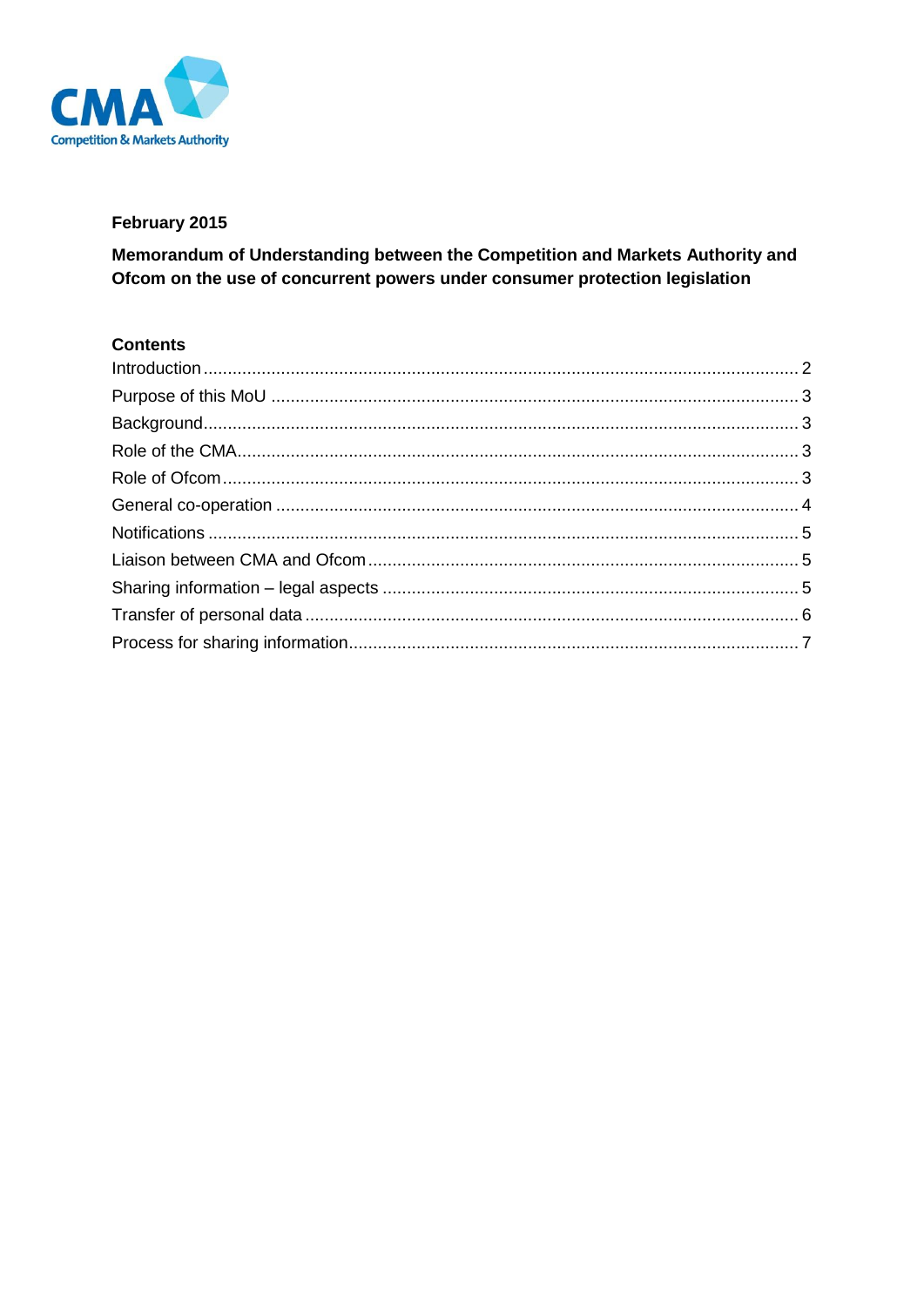#### <span id="page-1-0"></span>**Introduction**

This Memorandum of Understanding ("MoU") sets out working arrangements between the Competition and Markets Authority ("CMA") and Ofcom in relation to their concurrent powers under specific consumer protection legislation as regards the sectors for which Ofcom is responsible.

The purpose of this MoU is to establish an understanding between the CMA and Ofcom as to how these working arrangements will work in practice. It draws on the legislation that sets out the formal framework for how concurrency in this area will operate. It records our commitment to the sharing of expertise, information, ideas and experience, and to doing this efficiently and with a mutual regard for each other's statutory position and strategic objectives.

We believe that this MoU offers a valuable basis for co-operation in the interests of the CMA, Ofcom, and consumers.

This MoU and the practices which it provides for will be reviewed from time to time by the CMA and Ofcom as the need arises or at the request of the CMA, Ofcom or members of the UK Consumer Concurrency Group. This MoU may be revised by agreement between the CMA and Ofcom.

This MoU is not legally binding.

**Signed** 

Roland Green **Graham Howell Craham Howell** Senior Director Secretary to the Corporation Policy Precedent and Procedure CMA Ofcom

Date: 19 February 2015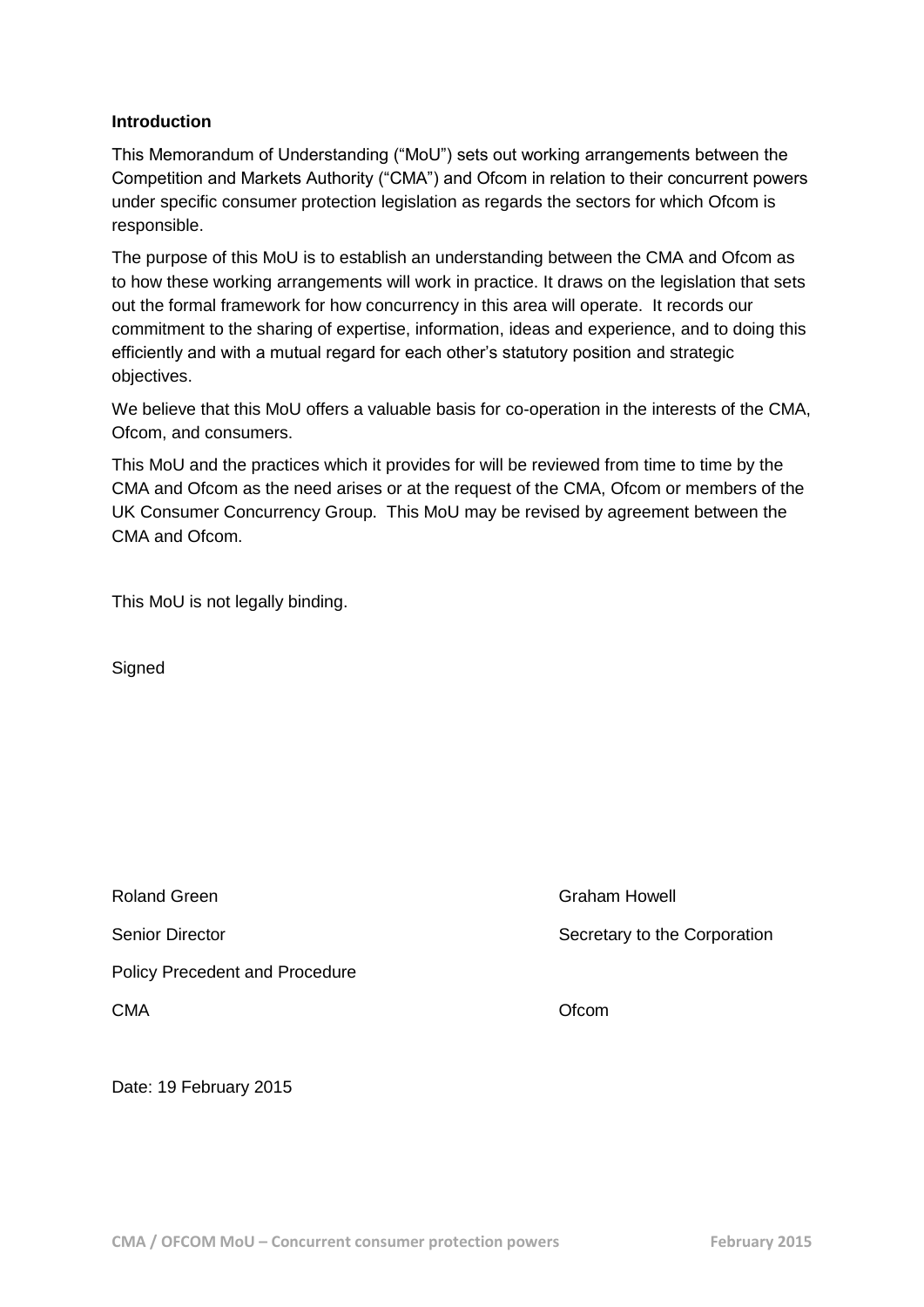## <span id="page-2-0"></span>**Purpose of this MoU**

- 1. This Memorandum of Understanding ("MoU") sets out working arrangements between the Competition and Markets Authority ("CMA") and Ofcom in relation to their concurrent powers to enforce (in the communications sector):
	- a) certain consumer laws under Part 8 of the Enterprise Act 2002 (EA02);
	- b) The Unfair Terms in Consumer Contracts Regulations 1999; and
	- c) Regulation (EC) No 2006/2004 on consumer protection cooperation.

## <span id="page-2-1"></span>**Background**

2. The CMA inherited most of the functions and powers which the Office of Fair Trading (OFT) had retained as at 1 April 2013, and together these constitute a different but significant role in the consumer landscape from that previously held by the OFT. The CMA will use its full range of consumer powers to address systemic failures in a market, where changing the behaviour of one business would set a precedent or have other market-wide implications, where there is an opportunity to set an important legal precedent or where there is a strong need for deterrence or to secure compensation for consumers.

#### <span id="page-2-2"></span>**Role of the CMA**

- 3. The CMA is a non-ministerial department, established under the Enterprise and Regulatory Reform Act 2013 whose aim is to promote competition, both within and outside the United Kingdom, for the benefit of consumers, to make markets work well for consumers, businesses and the economy.
- 4. In exercising its statutory responsibilities, the CMA will co-operate with sectoral regulators and encourage sectoral regulators to use their powers to apply relevant consumer legislation, in the interests of consumers.

#### <span id="page-2-3"></span>**Role of Ofcom**

- 5. Ofcom is the independent national regulatory authority for the UK's communications industries, with responsibilities across broadcasting (television and radio), telecommunications, spectrum and postal services. Ofcom is also a national competition authority with concurrent powers with the CMA to enforce competition law in the sectors which it regulates.
- 6. Ofcom's principal duties, set out in the Communications Act 2003, are to further the interests of citizens in relation to communications matters and to further the interests of consumers in relevant markets, where appropriate by promoting competition.
- 7. In relation to postal services, Ofcom's primary duty is to carry out its functions in a way that it considers will secure the provision of a universal postal service. Where it appears to Ofcom that, in relation to the carrying out of any of their functions in relation to postal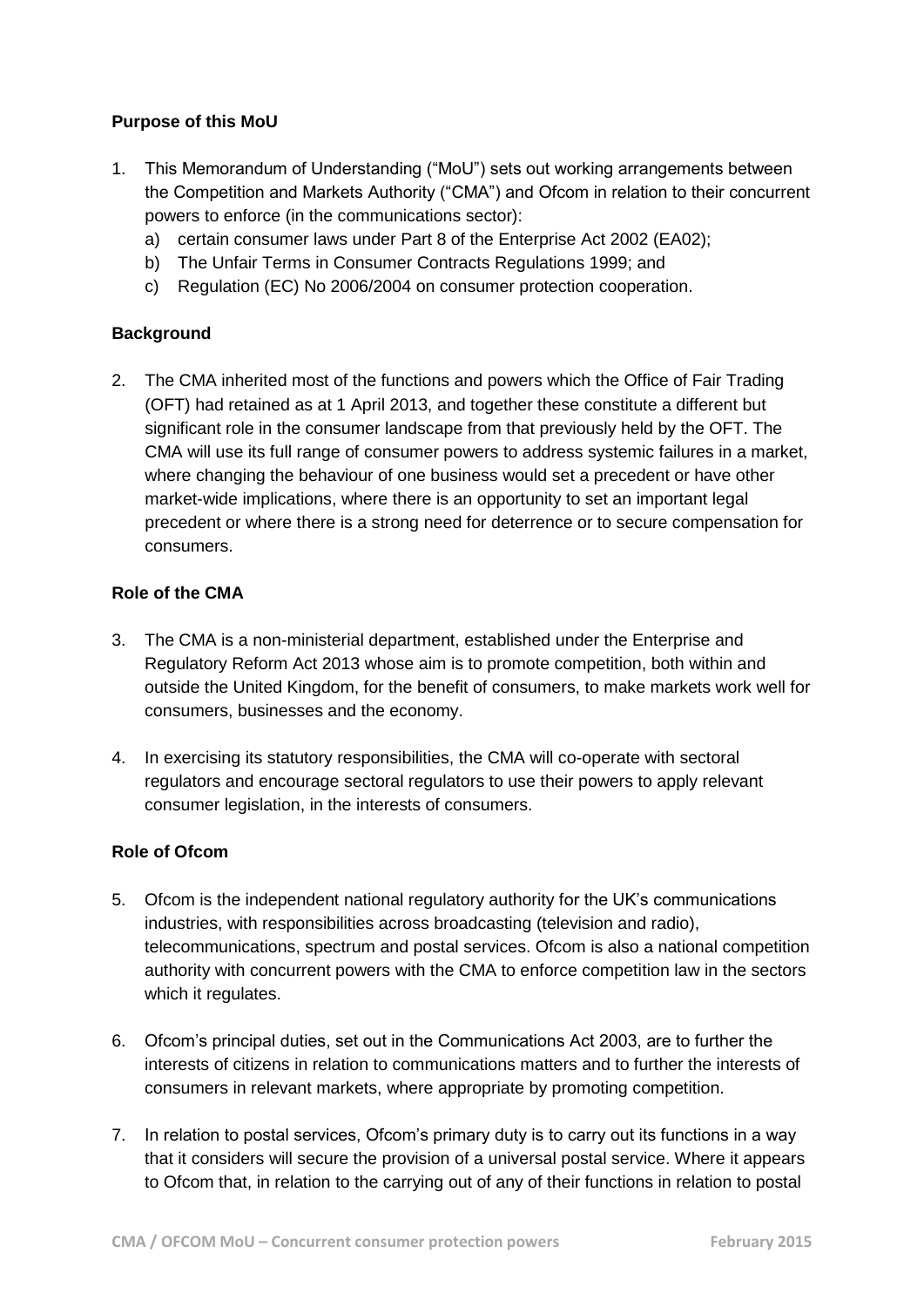services, that any of the general duties (including the principal duties set out above) conflict with their duty under section 29(1) of the Postal Services Act 2011 to secure the provision of a universal postal service, Ofcom must give priority to that latter duty.

8. Ofcom has functions relating to consumer policy and consumer protection in the telecommunications and postal services sectors in particular (though they may also be relevant in other areas, such as in relation to the electromagnetic spectrum). These functions include making and enforcing sectoral rules for protecting the interests of consumers of relevant services. They also include enforcing general consumer protection legislation in the sectors Ofcom regulates. Ofcom is required to fulfil the duties described above in carrying out these functions.

## <span id="page-3-0"></span>**General co-operation**

-

- 9. The CMA and Ofcom will work together with the aim of ensuring that a consistent and co-ordinated approach is generally taken in relation to issues covered by concurrent enforcement powers and to discuss which body is best placed to lead in each case.
- 10. The CMA and Ofcom are committed to the following general principles and practices for co-operation between themselves in respect of the sectors for which Ofcom has responsibility.
- 11. Officials of the CMA and Ofcom will meet and communicate regularly, at appropriate levels of seniority, to discuss matters of mutual interest, including through the Consumer Concurrency Group and bilaterally.
- 12. The CMA and Ofcom will always consult each other before exercising their powers on a case where it appears that they have concurrent powers, even if the CMA and Ofcom do not go on to exercise their concurrent powers.
- 13. Where either the CMA or Ofcom exercises their concurrent powers, the CMA and Ofcom will, to the extent permitted by law, engage with each other in open dialogue and by sharing relevant information as appropriate.
- 14. The CMA and Ofcom will consult each other at an early stage on any issues that might have significant implications for the other.
- 15. The CMA and Ofcom agree that in deciding upon any enforcement action in respect of a potential breach of consumer protection legislation, causing potential consumer harm, they will have regard to the principles that regulatory activities should be carried out in a way which is proportionate, consistent, transparent, accountable and targeted. The CMA will enforce consumer protection legislation with regard to published statements of enforcement and prioritisation principles. $1$  Ofcom will take action having regard to its

<sup>1</sup> [https://www.gov.uk/government/uploads/system/uploads/attachment\\_data/file/243711/4](https://www.gov.uk/government/uploads/system/uploads/attachment_data/file/243711/4-guidance-on-cma-approach-to-use-of-its-consumer-powers-consultation.pdf) [guidance-on-cma-approach-to-use-of-its-consumer-powers-consultation.pdf](https://www.gov.uk/government/uploads/system/uploads/attachment_data/file/243711/4-guidance-on-cma-approach-to-use-of-its-consumer-powers-consultation.pdf)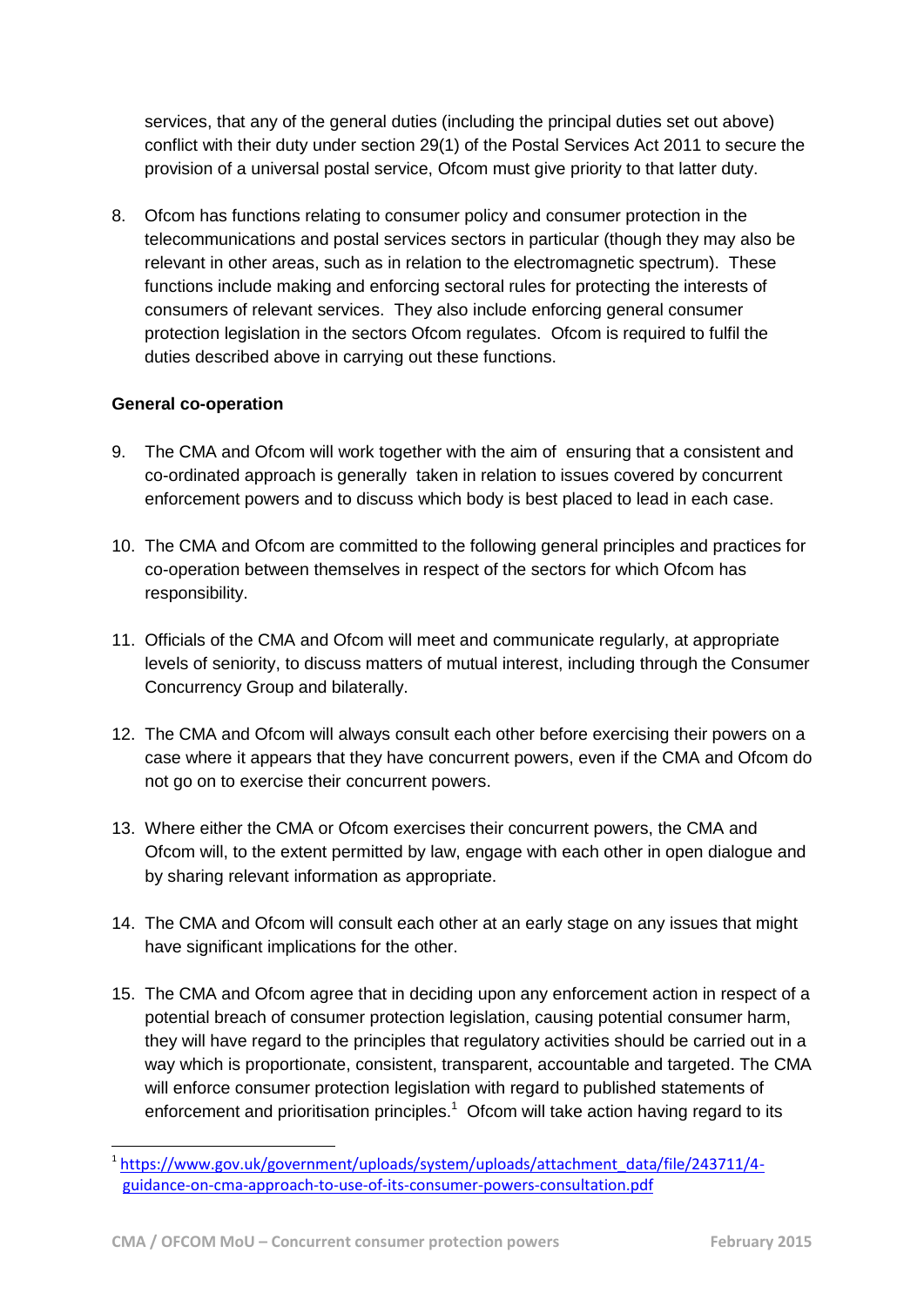Enforcement Guidelines and administrative prioritisation framework.<sup>2</sup> The aim of these arrangements is to avoid, as far as is reasonably practicable, duplication of enforcement or other action

### <span id="page-4-0"></span>**Notifications**

- 16. Ofcom will comply with its legislative obligations to notify the CMA of its intention to take certain enforcement action, and of the outcome of the action by entering the required information on the Trading Standards Sanctions Database.
- 17. Where the CMA has an obligation to publish the information it will do so by publishing it on [www.gov.uk/cma](http://www.gov.uk/cma)

## <span id="page-4-1"></span>**Liaison between CMA and Ofcom**

- 18. Where CMA identifies a consumer law issue relating to communications matters falling within Ofcom's remit which it considers merits regulatory attention the CMA will, prior to taking any action, contact Ofcom. It will do so in the first instance to discuss whether the matters raise issues which Ofcom agrees is appropriate for it to consider under its consumer law and/or sectoral regulatory powers, having regard to matters such as its sectoral expertise and its administrative prioritisation framework.
- 19. Where Ofcom identifies potential breaches of consumer protection legislation which may lead to enforcement action, and opens an investigation in accordance with its enforcement guidelines, it will contact the CMA as well as providing notification by placing details of the investigation on the Trading Standards Sanctions Database. $3$

#### <span id="page-4-2"></span>**Sharing information – legal aspects**

20. CMA and Ofcom will, in accordance with Part 9 EA02 (governing the disclosure of specified information<sup>4</sup>) and, in Ofcom's case, in accordance with s.393 of the Communications Act 2003, s.111 of the Wireless Telegraphy Act 2006, and s.56 of the Postal Services Act 2011, promptly share such information as is permitted and necessary to enable efficient and effective handling of consumer law issues. Where appropriate, this includes sharing complaint data, together with relevant correspondence regarding those complaints.

[https://www.gov.uk/government/uploads/system/uploads/attachment\\_data/file/274462/CMA16c](https://www.gov.uk/government/uploads/system/uploads/attachment_data/file/274462/CMA16con_Prioritisation_Principles_consultation_document.pdf) [on\\_Prioritisation\\_Principles\\_consultation\\_document.pdf](https://www.gov.uk/government/uploads/system/uploads/attachment_data/file/274462/CMA16con_Prioritisation_Principles_consultation_document.pdf)

<sup>2</sup> [http://stakeholders.ofcom.org.uk/binaries/consultations/draft-enforcement](http://stakeholders.ofcom.org.uk/binaries/consultations/draft-enforcement-guidelines/annexes/Enforcement_guidelines.pdf)[guidelines/annexes/Enforcement\\_guidelines.pdf](http://stakeholders.ofcom.org.uk/binaries/consultations/draft-enforcement-guidelines/annexes/Enforcement_guidelines.pdf)

 $3$  www.nafn.gov.uk

-

 $<sup>4</sup>$  See s. 238(1) of the EA2002 for definition of specified information</sup>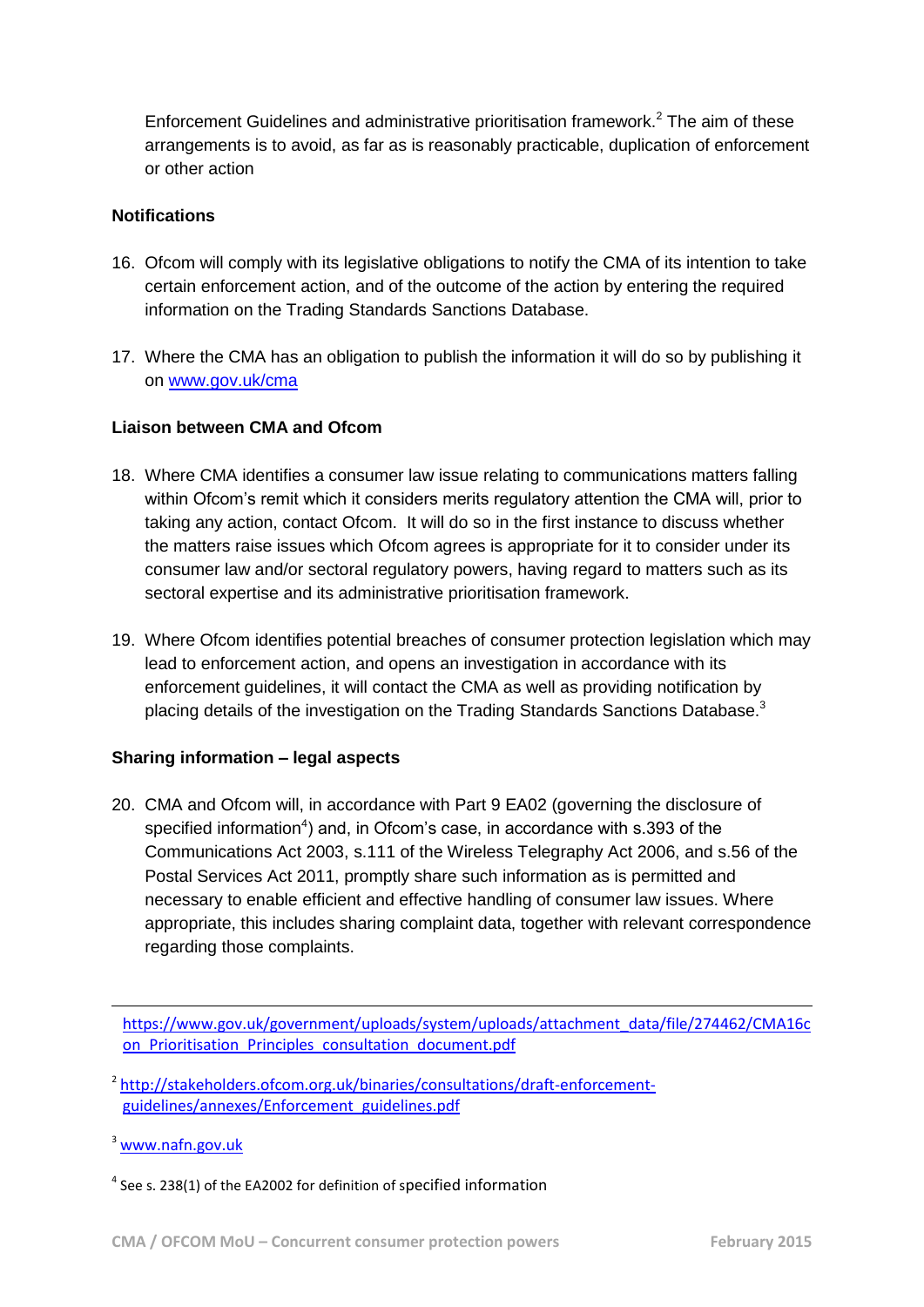- 21. Under Part 9, information that comes to the CMA in connection with the exercise of its functions (as defined), and in appropriate cases information that comes to Ofcom, is "specified information" (see section 238(1) of the EA02). Where specified information relates to the affairs of an individual or any business of an undertaking (see section 237(1) of the EA02) the CMA and Ofcom can only disclose it, during the lifetime of the individual or while the undertaking continues in existence, under permitted gateways (see section 237 (2) of the EA02). Disclosure outside those gateways is a criminal offence.
- 22. Unless the information is already properly and lawfully in the public domain (see section 237(3) of the EA02), or a power or duty to disclose it exists outside Part 9 of the EA02 (see section 237(6) of the EA02), the CMA and Ofcom, as the case may be, may only disclose it where one of the following gateways exists:
	- a) where the CMA or Ofcom obtains consent from both those providing the information and those to whom it relates (section 239 of the EA02);
	- b) disclosure is required to meet an obligation under EC law (section 240 of the EA02);
	- c) disclosure facilitates the exercise of the CMA's or Ofcom's statutory functions;
	- d) disclosure facilitates the exercise of any function another body has under certain specified statutes (section 241 of the EA02);
	- e) disclosure is for the purposes of, or in connection with, prescribed civil proceedings or prospective proceedings in the UK or elsewhere, or for the purposes of taking legal advice in relation to them, or for the purposes of establishing, enforcing or defending legal rights that are or may be the subject of such proceedings;
	- f) the disclosure is for certain purposes connected with criminal investigations and proceedings in the UK (section 242 of the EA02); or
	- g) the disclosure is to facilitate the performance of an overseas public authority's functions, in certain circumstances (section 243 of the EA02).
- 23. Even where a gateway exists, the CMA or Ofcom, as the case may be, is also required to consider excluding from disclosure (so far as practicable):
	- a) information whose disclosure the CMA or Ofcom, as the case may be, thinks is against the public interest (see section 244(2) of the EA02);
	- b) information relating to the private affairs of an individual, or any commercial information relating to a business, whose disclosure might, in the CMA's or, as the case may be, Ofcom's, opinion, significantly harm the individual's interests or the legitimate business interests of the undertaking to which it relates (see section 244(3) of the EA02); and
	- c) The CMA or Ofcom, as the case may be, must also consider the extent to which any disclosure under (b) above is necessary to fulfil the purpose for which it is made (see section 244(4) of the EA02).

# <span id="page-5-0"></span>**Transfer of personal data**

24. In receiving any "personal data" through the gateways set out above or otherwise the CMA and the Ofcom will comply at all times with the Data Protection Act 1998.